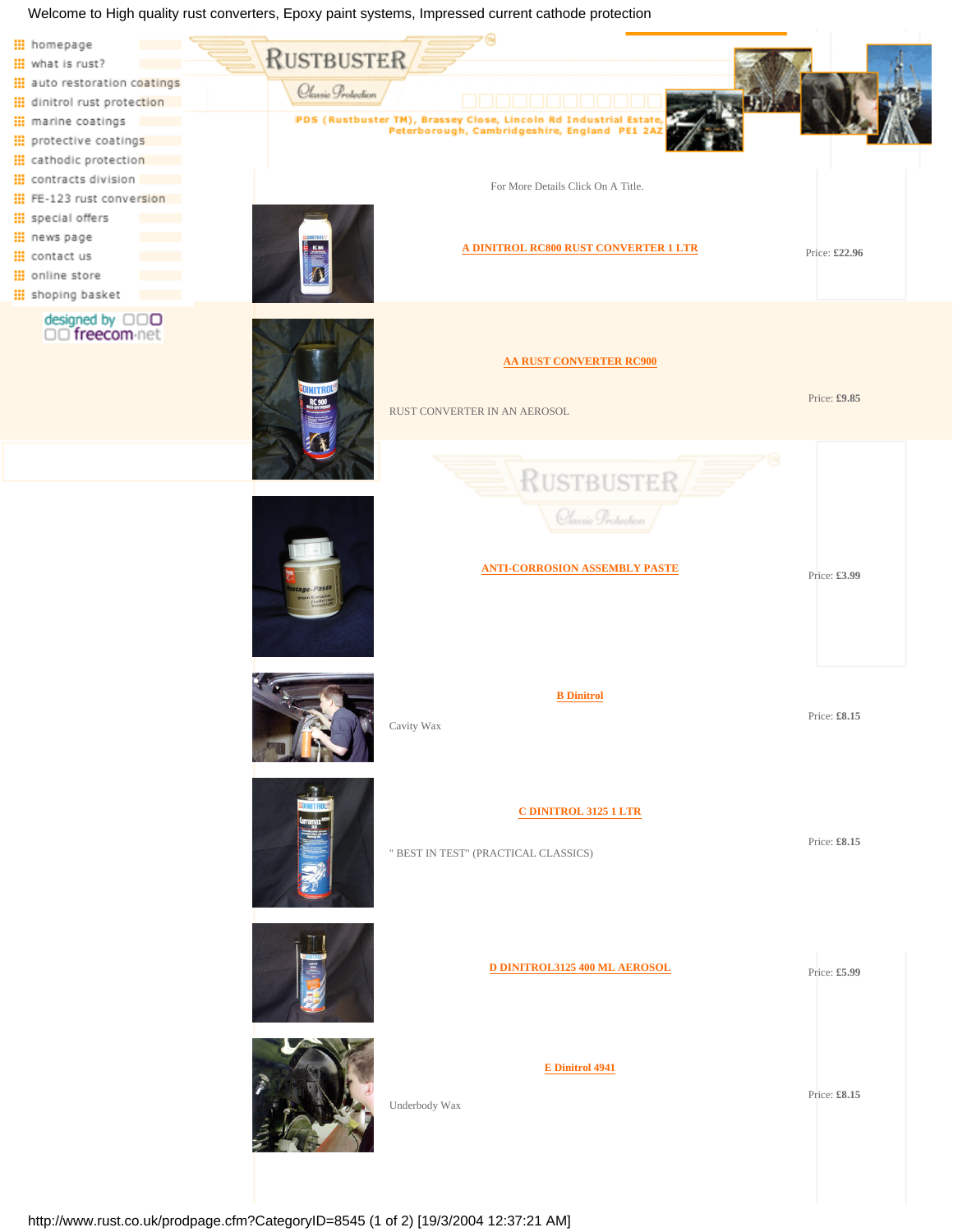

**[G WAX INJECTOR PRO-WAX KIT](#page-7-0)** Price: £49.99 **RUSTBUSTER** Classic Protection **[H WAX INJECTOR 240v AIRLESS](#page-8-0)** Price: £49.95 Þ next Þ R. back K

**[F DINITROL 4941 1 LTR](#page-6-0)** Price: **£8.15** 



http://www.rust.co.uk/prodpage.cfm?CategoryID=8545 (2 of 2) [19/3/2004 12:37:25 AM]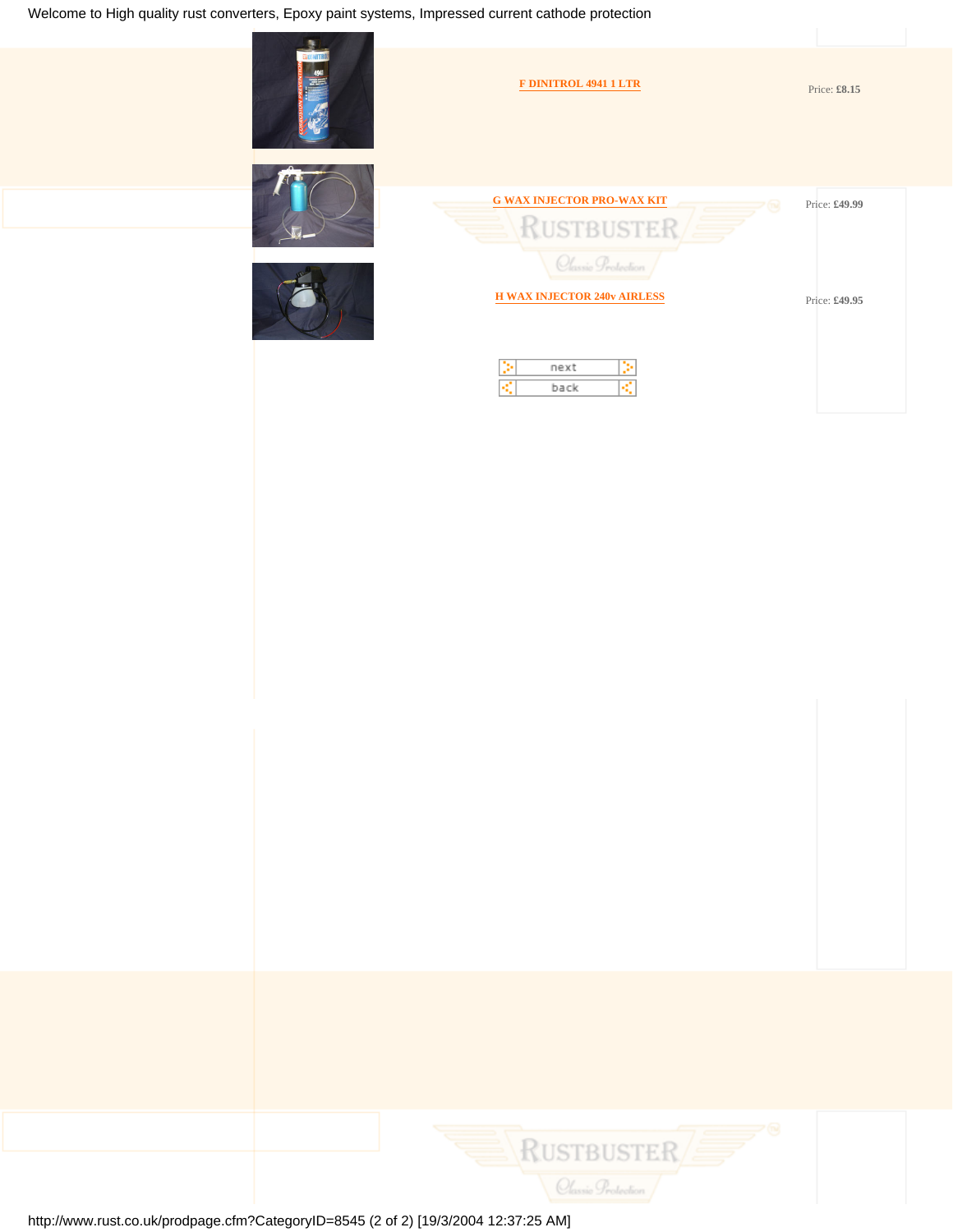<span id="page-2-0"></span>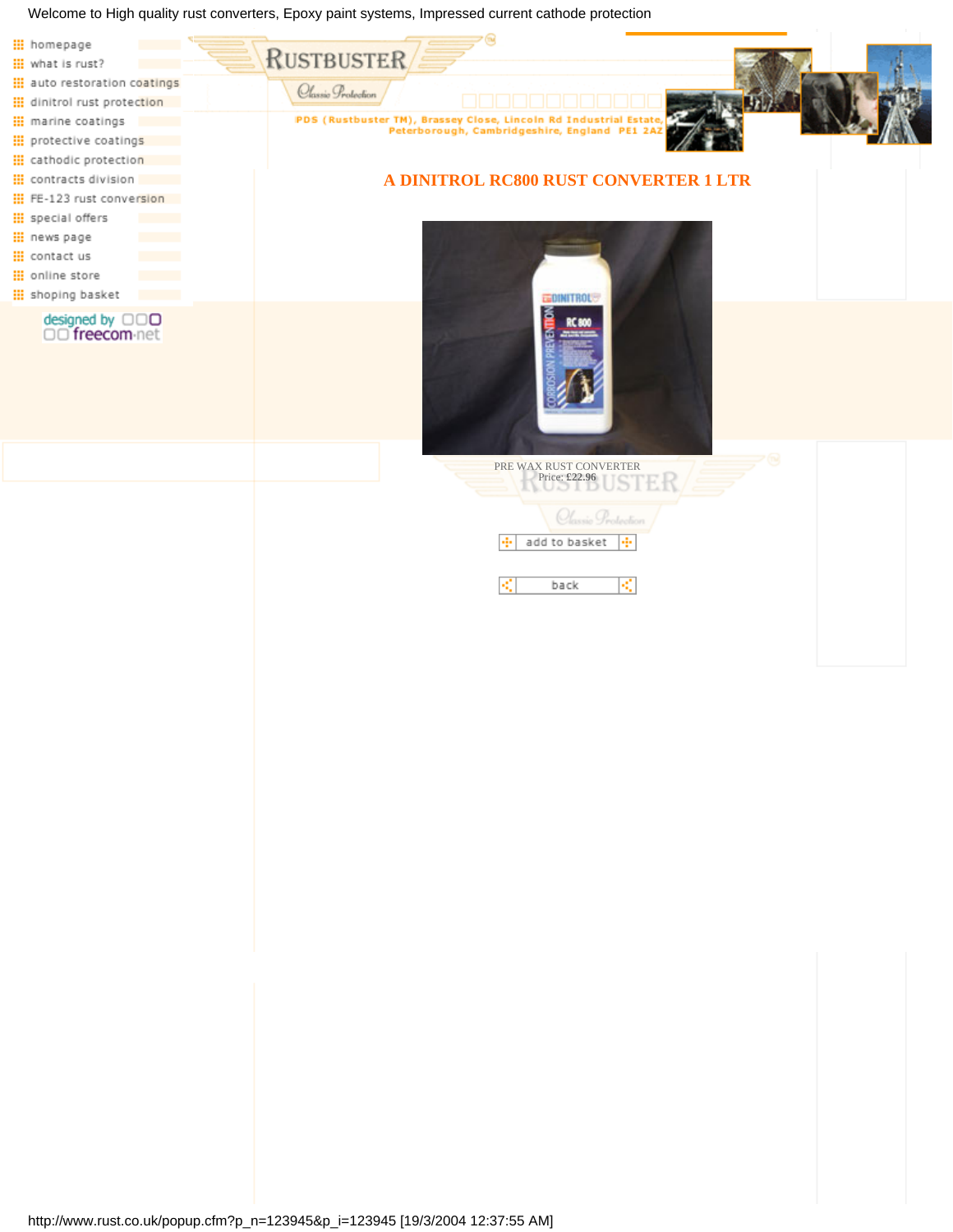<span id="page-3-0"></span>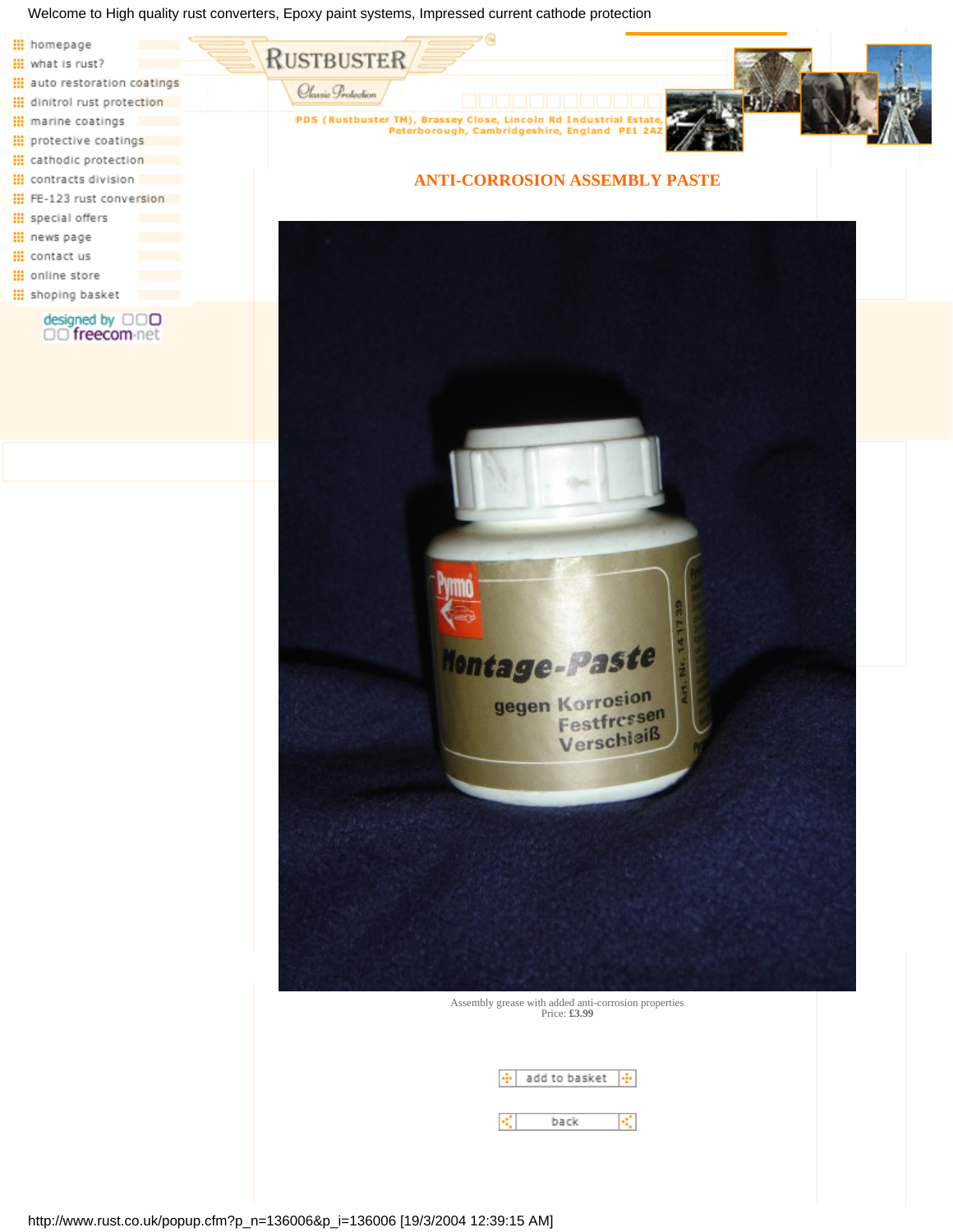<span id="page-4-0"></span>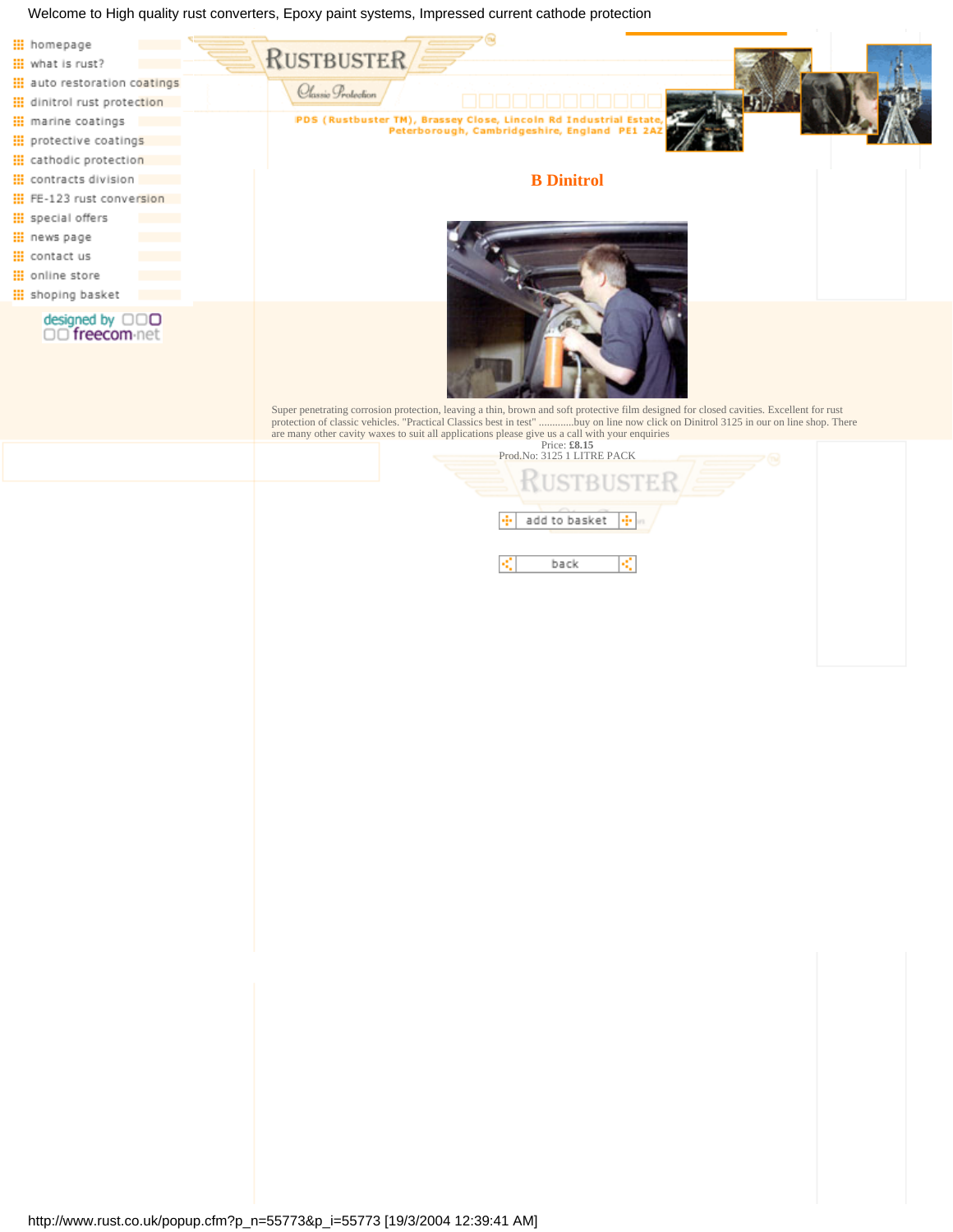<span id="page-5-0"></span>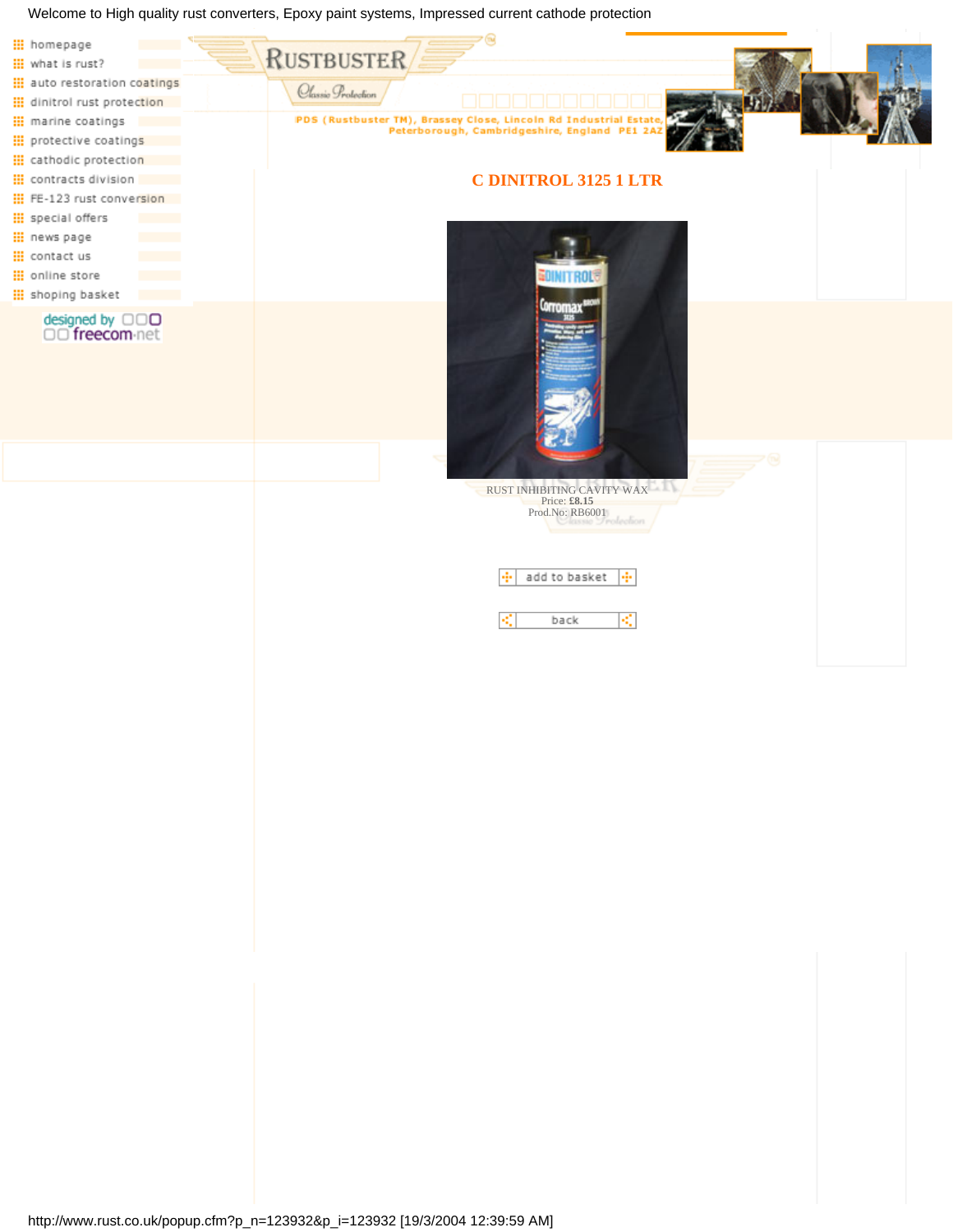<span id="page-6-0"></span>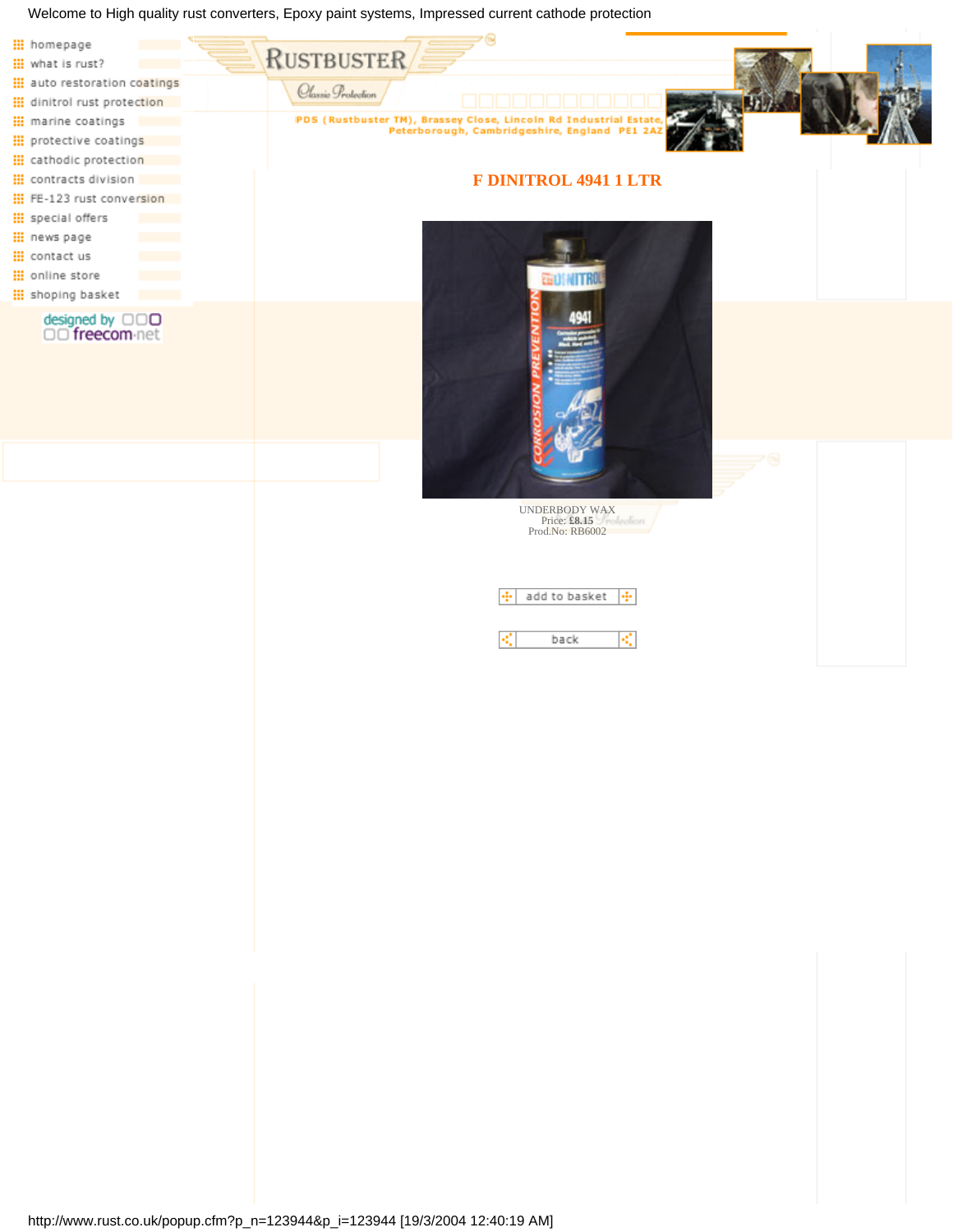<span id="page-7-0"></span>